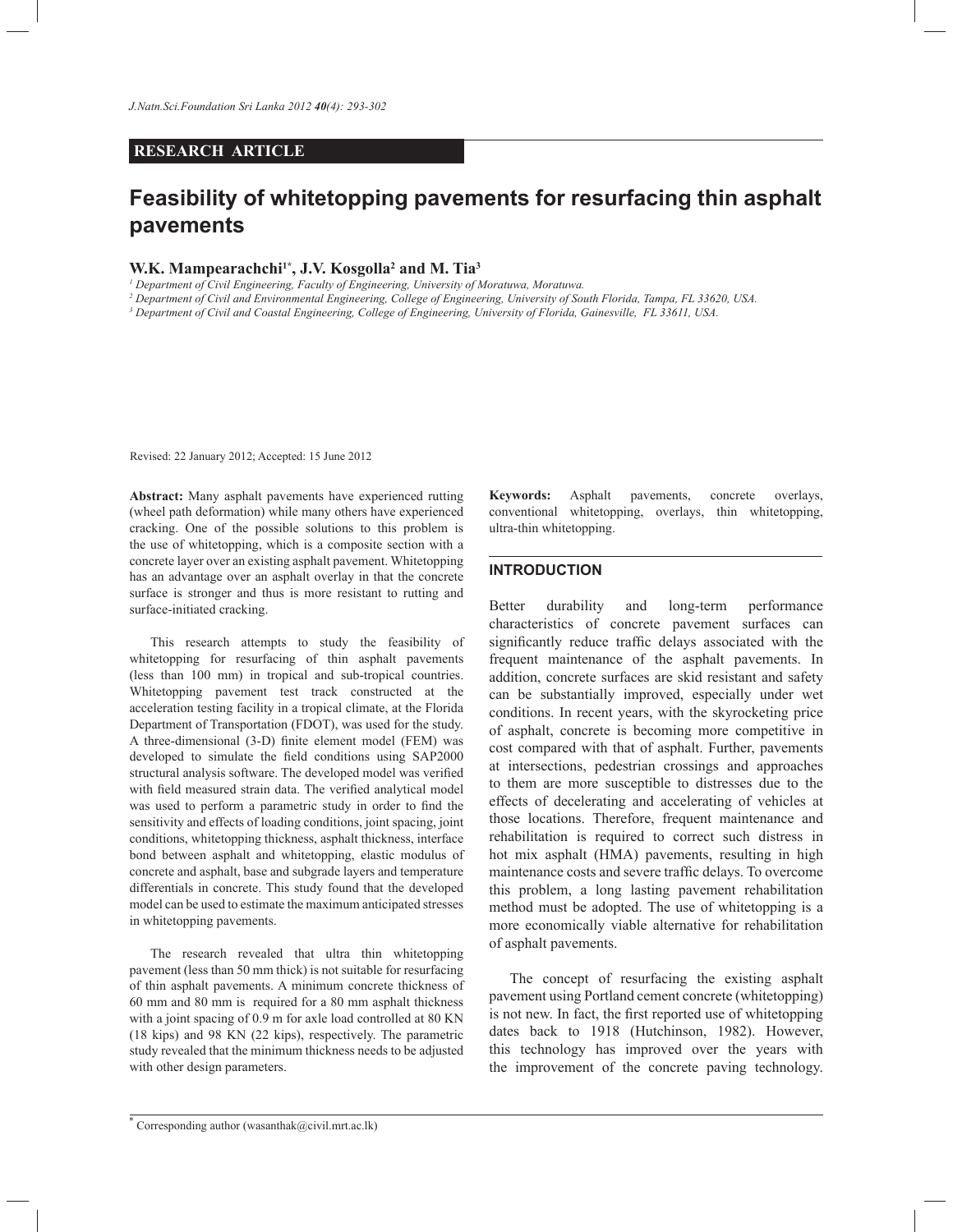Plain concrete, reinforced concrete and fibrous (fiberreinforced) concrete have been used to resurface flexible pavements (Hutchinson, 1982; McGhee, 1994). In the 1940's and 1950's, plain concrete was mainly used at the civil and military airports and the concrete thickness used in these projects ranged from 8 to 18 in. (200 to 460 mm). Since 1960, plain concrete has been extensively used to resurface existing highway pavements in states such as California, Utah, and Iowa in the USA. The concrete thickness of these resurfacing projects ranged from 7 to 10 in. (175–250 mm). Continuously the reinforced concrete and fiber-reinforced concrete were also used in a limited number of projects. NCHRP Synthesis 204 listed 189 whitetopping projects in the United States between 1918 and 1992. This list included street, highway, and airfield projects.

## **Ultra-thin whitetopping (UTW)**

Ultra-thin whitetopping is a relatively new technique for resurfacing deteriorated asphalt pavements. It involves placing very thin concrete slabs (50 mm to 100 mm thick) on top of an asphalt pavement to form a bonded (or partially bonded) composite pavement. The reduction of thickness is justified by the use of high quality concrete with relatively high strength, shorter joint spacing, and bond between the concrete and the existing asphalt pavement.

 The first UTW experimental project was constructed on the access road to a waste disposal landfill in Louisville, Kentucky in September 1991(Cole & Mohsen, 1993; Risser *et al*., 1993). The concrete mixture was designed to provide a relatively high early compressive strength of 3,500 psi at 24 hours. A low water-cement ratio of 0.33 was selected to achieve a higher strength and to reduce drying shrinkage. Two concrete slab thicknesses; 2 in. (50 mm) and 3.5 in. (87.5 mm), and two joint spacings; 2 ft (0.6 m) and 6 ft (1.8 m) were used. The Louisville UTW pavement has performed well, carrying many more traffic loads than that were predicted by the design procedures available at that time. Following the success of the Louisville UTW project, many other states, including Tennessee, Georgia, North Carolina, Kansas, Iowa, Pennsylvania, New Jersey, Colorado, Missouri, Mississippi, Virginia and Florida, have constructed UTW projects and are currently evaluating these projects. Over 200 UTW pavements have been built in the last decade. The development of a mechanistic design procedure for UTW pavements in 1997 represented another major step in advancing this promising technique (Mack *et al*., 1997; Wu *et al*., 1997; ACPA, 1998).

#### **Thin whitetopping (TWT)**

Thin Whitetopping is a variation of the UTW method where thicker concrete slabs are used. The slab thicknesses in the range 5 to 7 in. are normal for this type of pavements. TWT may have a bonded or an unbonded interface between the concrete slab and the AC layer. While more attention has been paid to investigate the behaviour of UTW pavements, a few studies have focused on the alternative of using TWT when the conditions for the thinner slabs cannot be met. Among the states that have undertaken projects involving TWT are Colorado (Tarr *et al*., 1997), Minnesota (Vandenbossche & Fagerness, 2002) and Mississippi.

# **Conventional whitetopping (CWT)**

Pavements with a slab thicknesss greater than 8 in. is commonly known as the conventional whitetopping (CWT). CWT pavements are generally used for pavements subject to heavier traffic loads, and have been designed based on the assumption that the existing asphalt concrete (AC) layer does not contribute directly to the load-carrying capacity of the pavement structure. Rather, the AC layer is considered to serve as a base layer for the new concrete overlay, and no bond is considered to exist between the overlay and the existing asphalt. A longer joint spacing [comparable to those of conventional jointed concrete pavements (JCP)] is generally incorporated in CWT.

### **Whitetopping construction procedures**

UTW pavements are constructed with slipform or fixed form pavers in essentially the same way as the conventional concrete pavements with some special provisions. The construction procedures consist of the following steps: preparing asphalt surface, placing the concrete, finishing, surface texturing, curing, and sawing the joints. Asphalt pavement surface preparation prior to concrete placement is a very important procedure to achieve better bonds and good performance of UTW. Milling, followed by cleaning with compressed air to remove all laitance, dust, grit and all foreign materials, is the best way to prepare the asphalt surface. It is recommended that an adequate asphalt thickness of a minimum of 3 in. (75 mm) after milling, be used, if possible (Mack *et al*., 1997).

 The concrete used in UTW can be produced at a readymix plant and delivered to the site by ready-mix trucks. Normal slipform pavers can be used to spread, screed, and consolidate the concrete in an efficient manner. After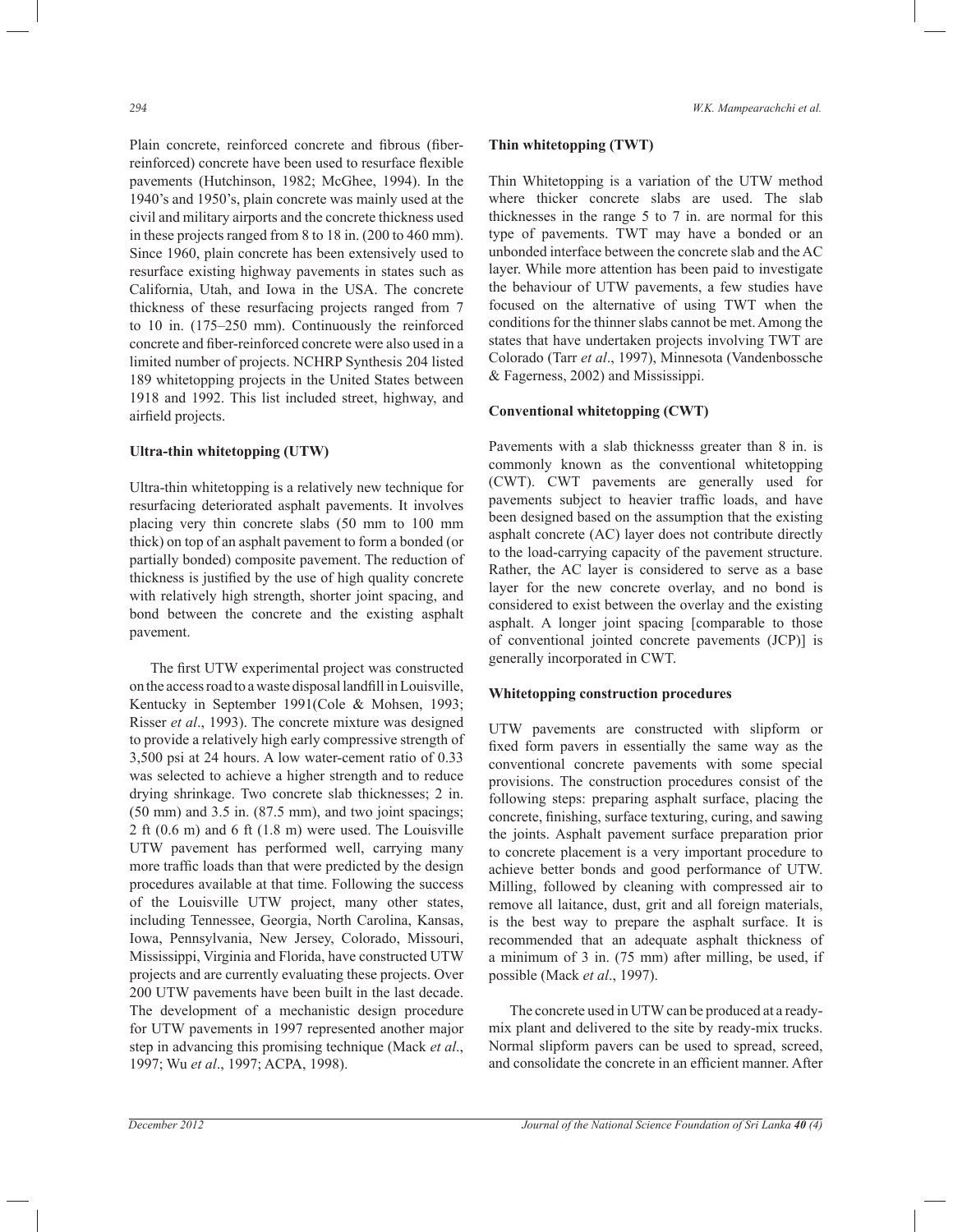#### *Feasibility of whitetopping 295*

the surface is finished and textured, a curing compound is immediately sprayed on the entire surface to achieve adequate curing. The curing compound is generally applied at a rate twice the normal application rate for thicker concrete pavements because thin concrete slabs can lose water rapidly (ACPA, 1998). Joint sawing must be performed as soon as the surface conditions permit, or when the concrete is able to support the equipment and the operator. Usually joints are not sealed because joint openings are generally narrow due to the short joint spacing.

 There are several advantages of using whitetopping, a thin layer of concrete on asphalt, for rehabilitating asphalt pavements (Hutchinson, 1982; Rasser *et al*., 1993; Mack *et al*., 1997). Whitetopping provides long-term benefits to the travelling public, and to the roadway or airport agencies. The use of a durable concrete with good long-term performance characteristics can decrease the required maintenance and life cycle costs of pavements. As a result, concrete surfaces can significantly reduce traffic delays associated with the frequent maintenance of asphalt pavements. In addition, when concrete surfaces are used, there is a substantial improvement in skid resistance and safety, especially under wet conditions. These advantages promote and contribute to the use of concrete pavements over asphalt surfaces. Thin asphalt overlays usually correct only functional distress, but whitetopping overlays correct both functional and structural failures (Rasser *et al*., 1993).

 Hot mix asphalt (HMA) pavements with surface problems are good candidates for thin whitetopping (TWT), which has a 50–100 mm concrete layer, while HMA pavements with rutting problems are good candidates for TWT and ultra thin whitetopping (UTW), which has 50 mm or less concrete thickness. TWT and UTW provide the functional improvement and increase the structural capacity of HMA pavements without much change in the profile to handle increased traffic loads (Chunhua, 2005).

The main objectives of this research are:

- (1) to develop analytical models for analysis of the behaviour of whitetopping pavements. (These models are to be verified and fine-tuned by full-scale experimental results).
- (2) to evaluate the potential performance of the whitetopping pavements using a parametric analysis.
- (3) to assess the applicability of whitetopping techniques for rehabilitation of thin asphalt pavements.

## **METHODS AND MATERIALS**

#### **Instrumentation of test slabs**

The FEACONS programme was used to analyze the stresses in the test slabs when subjected to a 53-kN (12 kip) single wheel load with a tire pressure of 827 kPa  $(120 \text{ psi})$  and a contact area of 645 cm<sup>2</sup>  $(100 \text{ in}^2)$ , and applied along the edge of the slab, which represents the most critical loading location. Similar to the case of bonded interface, the analysis was performed for two different load positions at the corner of the slab and at the middle of the edge for the same temperature differentials in the concrete slabs. No load transfer at the joints was assumed in the analysis, which represents the worst condition. With the results from the stress analysis, it was possible to identify the locations where the maximum stresses and strains in the test slab would occur so that strain gauges could be placed to monitor these maximum induced strains.

 Figure 1 shows the instrumentation layout for the 1800 mm **×** 1800 mm test section, which was placed on lane 6 of the accelerated pavement testing (APT) area. Three locations (location 1, 2 and 3) were identified to have the maximum anticipated strains due to the heavy vehicle simulator (HVS) load. Thus, strain gauges were placed at these three locations. While location 1 had two gauges; at the top and the bottom, the other two locations had only one. At location 1, one embedded strain gauge was placed at a depth of 25 mm (1 in.) from the concrete surface, while the other embedded strain gauge was placed 12.5 mm (0.5 in.) from the bottom of the concrete



**Figure 1:** Strain gauge locations

*Journal of the National Science Foundation of Sri Lanka 40 (4) December 2012*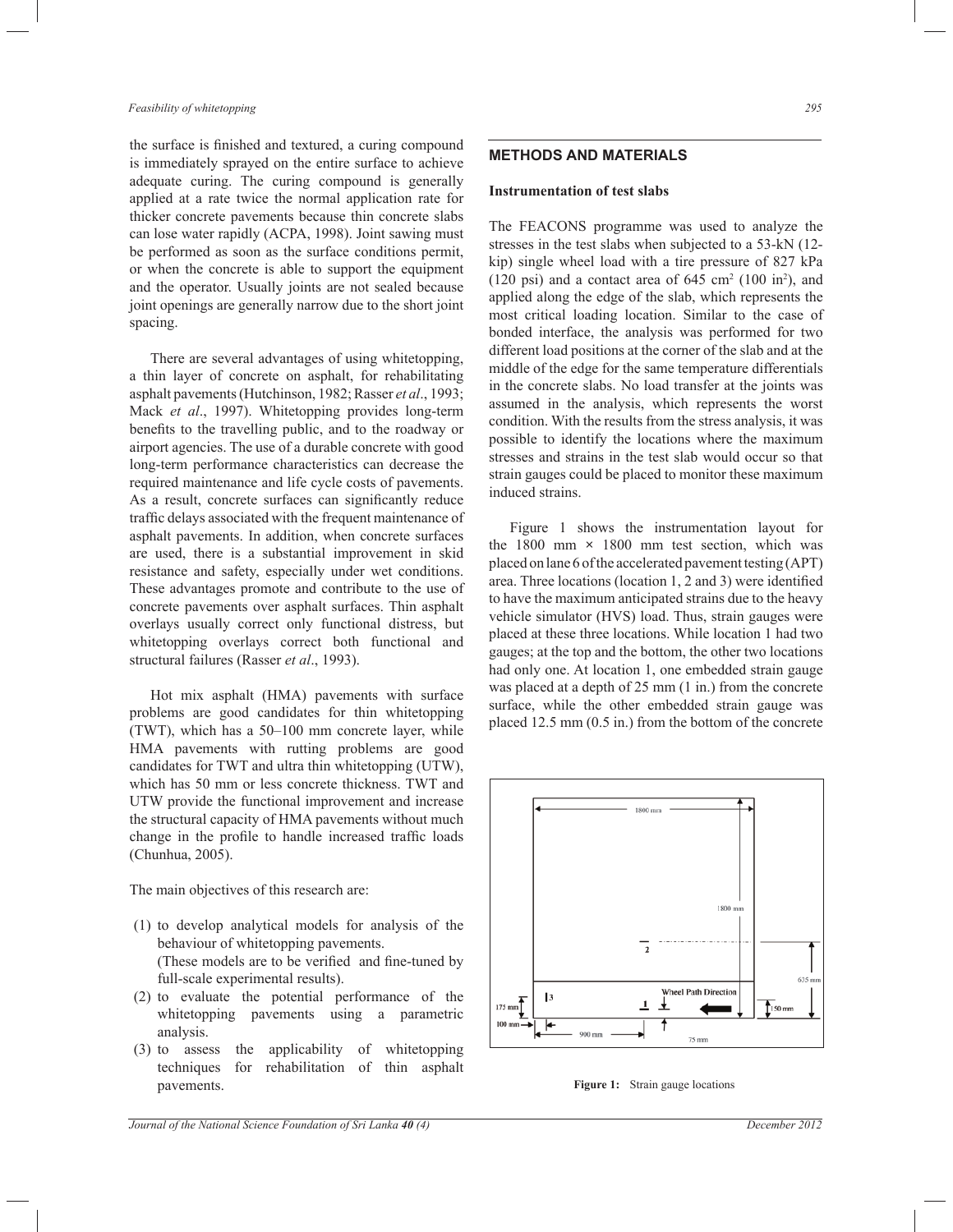layer. Location 2 had a strain gauge embedded 1 in. from the surface of the concrete slab and location 3 had a strain gauge embedded 0.5 in. from the bottom of the concrete slab. Two surface gauges located next to the transversal joint at the middle of the slab were also used to monitor any micro cracks that may occur in the concrete surface. These surface gauges located in the adjacent slabs were also used to evaluate the load transfer at the joints. Figure 1 shows the locations of thermocouples used to monitor the temperature in the slab. Two positions were considered for the thermocouples, one at the centre of the slab and the other in the corner. They were placed 25 mm apart along the depth of the slab with the first starting at 25 mm from the surface. An additional thermocouple was placed on the surface of the AC layer to monitor the daily variation of temperature in the asphalt layer.

#### **Data collection**

For each test slab, the strain gauges were connected to a strain indicator unit, Vishay System 6000 (Model 6100) for strain reading and data acquisition. This system has the ability to take individual strain readings at a very high frequency and enabled the recording of dynamic strains as the wheel passed over the pavement. Data collection for load-induced strain was started immediately after the start of HVS loading. Strain data were collected for 30 s at 1 h intervals. The rate of data collection was 100 strain values per second. This rate allowed the capture of the progression of the strain and to especially observe the strain reversal phenomenon. Strain gauge readings due to a static wheel load were also taken for two wheel loading positions, namely, corner (pt 1), and mid-edge (pt 2). The static readings were recorded while the wheel was traveling at slow speed towards the static loading position and while it stayed at the two load positions (pt 1 and pt 2) for 20 s each. All the thermocouples were connected to the same data acquisition system. The temperature data were collected during the entire day at 5-min intervals. In both phases, data collection for temperature was started before the loading period.

## **ANALYSIS**

#### **3-D finite element model development**

Experimental investigations were performed in the accelerated pavement testing facility at the Florida Department of Transportation (FDOT). The strain data were observed at several gauge locations under a dynamic loading condition. Field strain data from dynamic loading conditions were used to verify a finiteelement model, which uses static loading conditions with

the parameters listed below (Appea *et al*., 2005; Kumara, 2005; Tapia *et al*., 2007; Tia *et al*., 2007; Tapia *et al*., 2008). Parameters 1- 4 were assigned based on the field conditions and the other parameters were assigned based on the laboratory test results and theoretical investigations of previous studies at the same test location (Appea *et al*., 2005; Kumara, 2005; Tapia *et al*., 2007; Tia *et al.*, 2007; Tapia *et al*., 2008).

- 1. Whitetopping joint spacing 1800 mm
- 2. Thickness of whitetopping layer 100 mm
- 3. Thickness of asphalt concrete layer 112 mm
- 4. Thickness of lime rock base 300 mm
- 5. Thickness of subgrade 2000 mm
- 6. Elastic modulus of concrete 30 GPa
- 7. Elastic modulus of asphalt 3 GPa
- 8. Elastic modulus of lime rock base 0.3 GPa
- 9. Elastic modulus of subgrade 0.05 GPa

The SAP2000 nonlinear 8.1.2 structural analysis programme was used to develop a three dimensional finite-element model with eight node hexagonal finite elements.The programme can perform both static and dynamic analyses of structures (SAP2000, 2002). To obtain accurate results, the aspect ratio (the ratio of the longest dimension of 3-D element to its shortest dimension) should not exceed ten (Risser *et al*., 1993). The asphalt concrete layer was bonded to the lime rock base layer, which was on top of a subgrade material. The material properties were assigned based on the results of laboratory and field tests and considered as linear elastic. The static load was applied along a wheel path while strains at various gauge locations were measured in the field experiment. Comparison was carried out between the measured and computed strains. A fully and partially bonded condition was adopted for whitetopping- asphalt concrete interface while considering the full load transfer condition for whitetopping joints.

 Figures 2 and 3 show the comparison of measured and computed strains at the two gauge locations. The computed strains from the analytical model were compared with the measured strains from the field tests. There is a considerable variance in compressive strains at gauge location 1. However, software strains are always higher than field strains, which is more conservative and also it should be noted that the field load was a dynamic load while a static load was used in the analysis by the 3-D finite element model. It was found in a previous study that static strains are higher than dynamic strains (Kumara, 2005). Figure 4 shows the distribution of field strain and model strain data at all the locations. It can be seen that there is a strong linear correlation between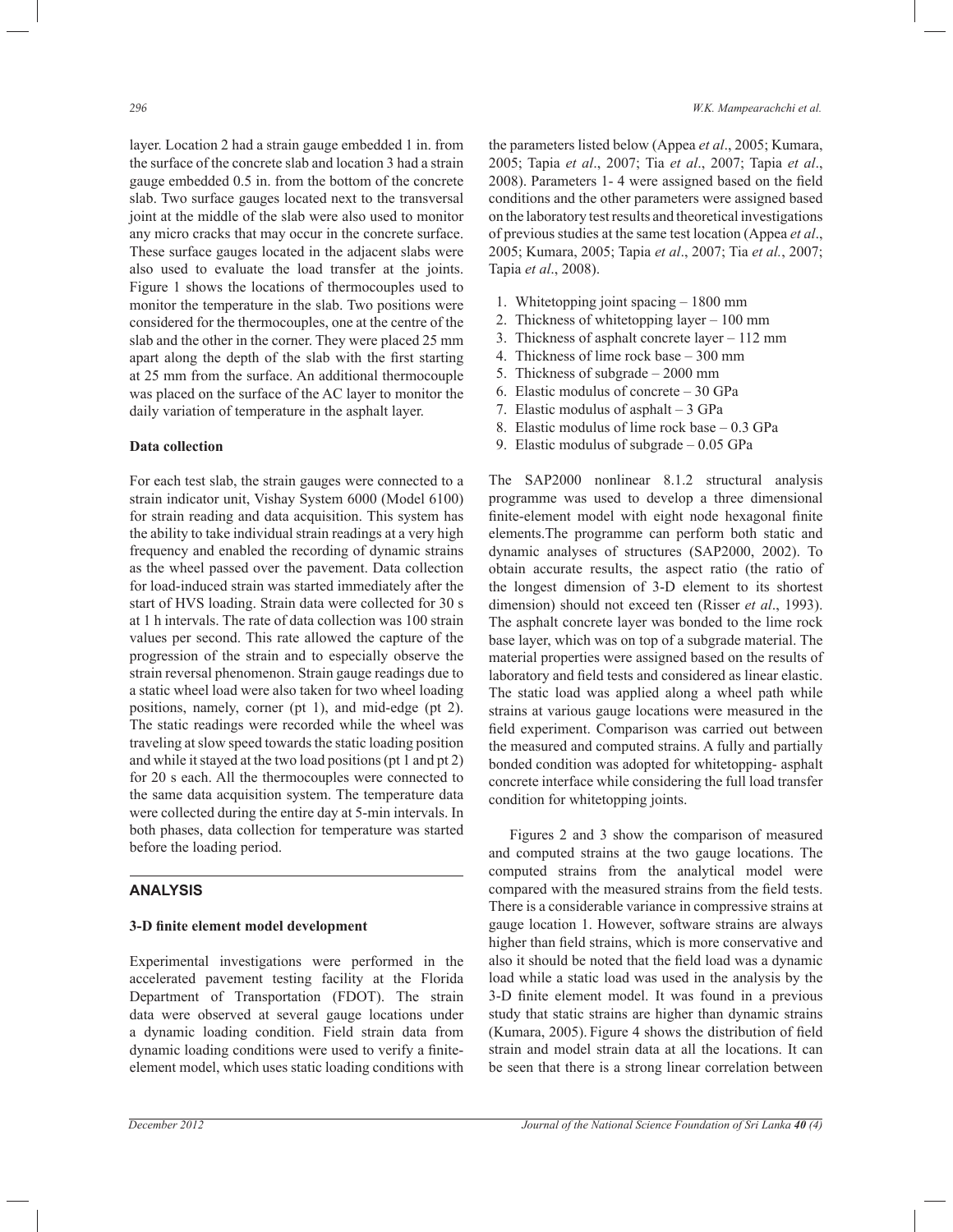*Feasibility of whitetopping 297*



Figure 2: Strains induced at gauge location 1 (top)



**Figure 4:** Correlation between model strain data and the field strain data

the model strain data and the field strain data. The other important fact is that the analytical models did not consider the effect of minor cracks and local defects in the concrete, which can affect the actual measured strains.

## **Parametric study**

A comprehensive parametric analysis was performed by using the developed 3-D finite element model in order to find the optimum dimensions of a whitetopping,



and to investigate the applicability of whitetopping for intersections and raised pedestrian crossings in Sri Lanka. Asphalt core samples collected from roads in Colombo metropolitan area revealed that usable thickness of remaining asphalt (removing surface distresses) has been less than 100 mm and therefore the parametric analysis were focused on HMA roads with less than 4 inches of asphalt concrete. The effects of the parameters listed below were studied. The layer coefficients (elastic modulus and poisson ratios) assigned for the subgrade, base and other layers in the parametric analysis were the same as those in the verified software model.

- Loading conditions
- Whitetopping thickness
- Joint spacing
- Joint condition
- Asphalt thickness
- Interface bond between asphalt and whitetopping layers
- Elastic modulus of whitetopping, asphalt concrete, base and subgrade layer
- Temperature effect

 Since the stresses causing cracking in concrete pavements are flexural rather than compressive, flexural strength is used in the concrete pavement design.

**Determination of design flexural strength:** The following approximate relationship between flexural and compressive strength was used in the study.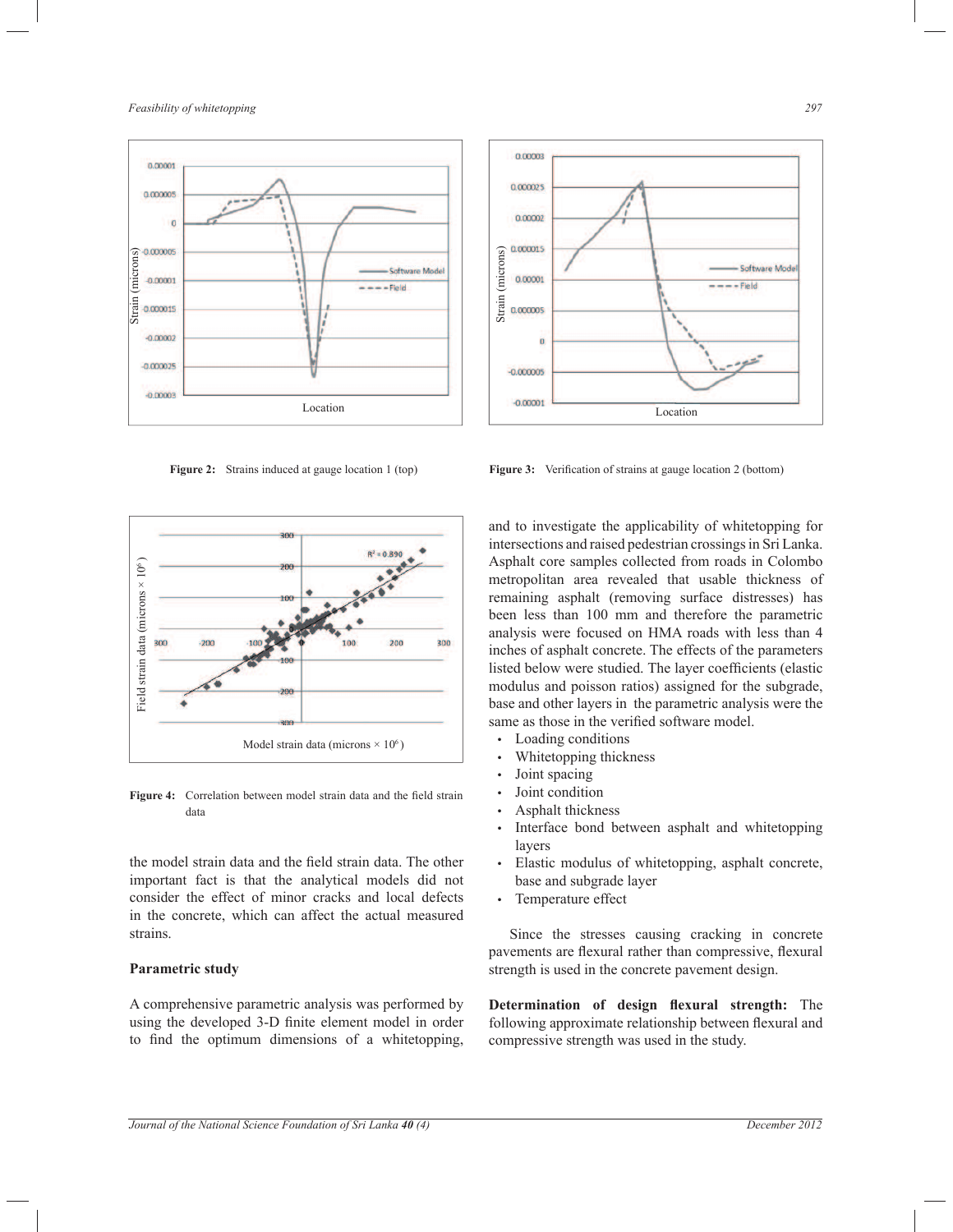$$
f_r = C \sqrt{f_{cr}} \tag{1}
$$

 $f_r$  - Flexural strength (modulus of rupture) (MPa)

 $C$  - Constant- 0.75 (metric)

 $f_{cr}$  - Compressive strength (MPa)

 Compressive strength - 30 MPa (Laboratory test results for concrete mix)

Flexural strength =  $f_r$  = 0.75 x (30)<sup>0.5</sup> = 4.10 MPa

 The stress to flexural strength ratio can be used to evaluate the potential performance of concrete pavements (Nevill & Brooks, 2004). Maximum principal stresses were considered in the analysis. Shear stresses at asphalt and whitetopping interface were also analysed. The interface shear stress should be lower than the bond strength to avoid bond failure in thin whitetopping pavements. The interface bond strength estimation was done through the Iowa shear test, which was performed at the Florida Department of Transportation laboratories. The test results indicated that interface bond strength is about 1.40 MPa (Kumara, 2005) and was considered as the bond strength in this study. In a thin whitetopping pavement, it is desirable to have a stress/ strength ratio of less than 0.5 and a shear stress at interface of less than the bond strength to avoid fatigue failure and bond failure, respectively. The American Society for Testing and Materials (ASTM) defines fatigue strength as the value of stress at which failure occurs after a number of load cycles, and fatigue limit as the limiting value of stress at which failure occurs as fatigue strength becomes very large. ASTM does not define endurance limit but implies that it is similar to fatigue limit. However, it has been revealed from a previous study that the typical value of the fatigue limit is 0.5 of the tensile strength. Therefore, based on fatigue criteria, flexural stresses must be maintained lower than 2.05 MPa (0.5 x 4.10 Mpa).

**Effect of loading position:** Wheel load can be applied at different positions in a slab. Three different loading positions were chosen to find out the most susceptible places for loading, namely, the centre, mid edge and corner. The results show that the corner loading induces the highest stresses in a concrete slab.

**Effect of asphalt-whitetopping interface bond:**  Obtaining a good bond between the two layers is essential for long-term performance of thin and ultra-thin whitetopping. Bonding the two layers increases curling/ warping stresses, which can be partly offset by using a smaller joint spacing, but it significantly decreases the stresses from the combined effect of curling and applied load. Principles of superposition can be used to quantify the combined effects of curling and applied load once it has been determined that the two layers are bonded. This assumption significantly underestimates the stresses if the overlay is only partially bonded. For this reason, it is extremely important to characterize accurately the bond between the two layers. The maximum principal stress variations at different bonding conditions were analyzed. The partially bonded condition was modelled by placing an interface layer between the asphalt and whitetopping layers with a very low elastic modulus. It is clearly seen that stresses have considerably increased when the interface bond is weak. Furthermore, the standard specification for construction of the whitetopping pavement should place primary emphasis on achieving maximum bond between the whitetopping and asphalt surface.

**Effect of temperature:** During day time, the temperature at the top of the whitetopping pavement is higher than the bottom and *vice versa* at night time. Therefore, the slab starts to curl and induce tensile stress in the area above the neutral axis at day time and below that at night.

 Figure 5 shows the stress variation with temperature differential. A positive temperature differential (top temperature higher than bottom temperature) induces higher stress than that is induced by a negative temperature differential (bottom temperature is higher than top temperature).

 Figure 6 shows the combined effect of the temperature and vehicle loading position. It can be inferred from the figure that corner loading is critical during night time, and center load during the day time. It also shows the importance of considering the effects of temperature



**Figure 5:** Stresses variation with temperature difference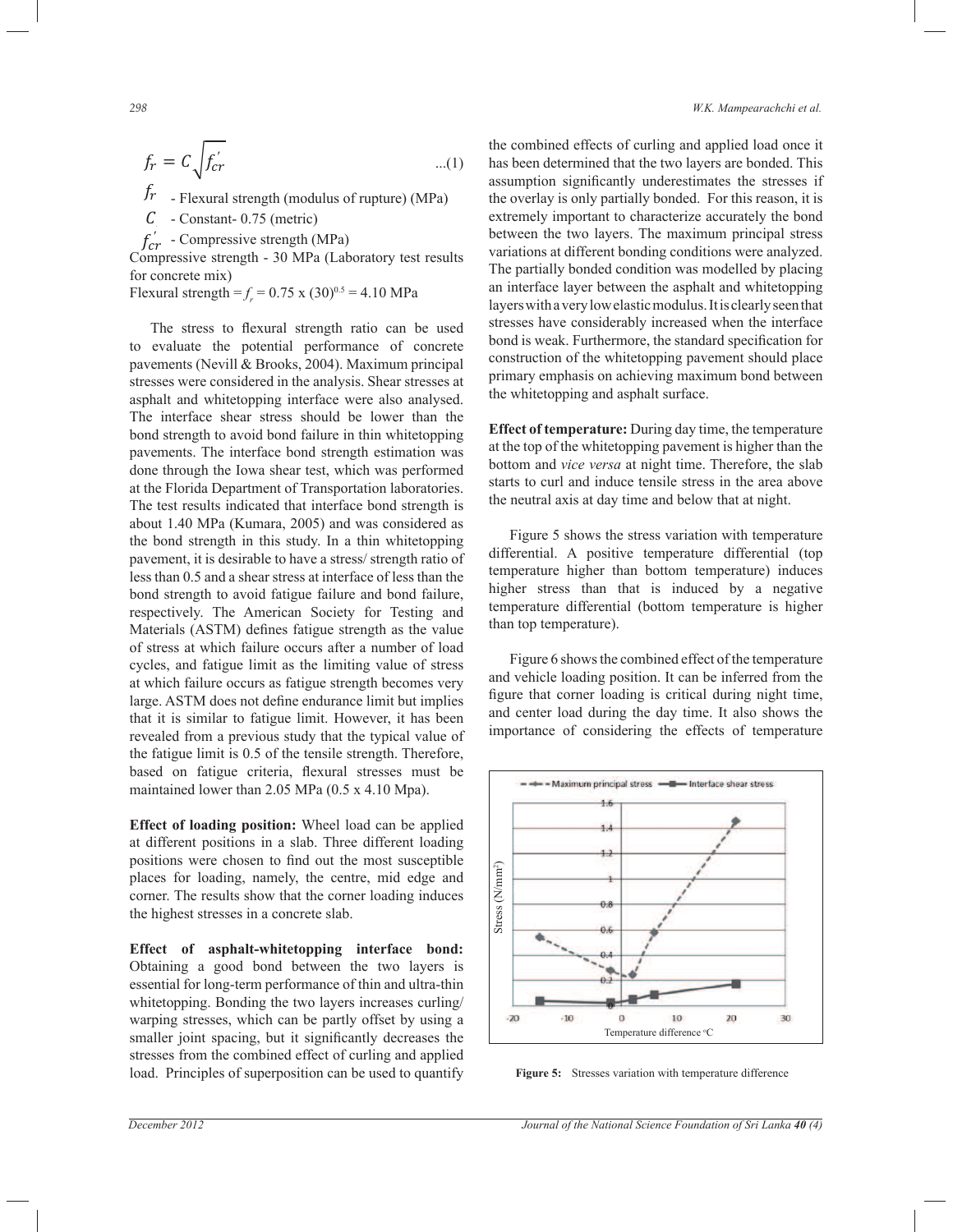









b.) Load case 2

**Figure 8:** Maximum principal stress variation with joint spacing

differentials in the analysis of thin whitetopping pavements.

**Effect of whitetopping layer thickness:** The dimensions of slabs have an important role for stresses in concrete. Field experiments in Mexico showed that deformations on concrete for square slabs with 1.20 m width and 90 mm thickness were 73 % higher than the measured values for a slab with 0.90 m width and 65 mm thickness (Balbo & Radolfo, 1992).

Whitetopping thickness was varied from 60 mm to 120 mm while observing the stresses induced due to corner loading, which is the critical loading condition. Figure 7 indicates that increasing the thickness of whitetopping substantially reduces flexural stresses. According to a previous study, the interface bond strength requirement of 1.40 MPa has to be maintained to preserve the bond between the asphalt and whitetopping layers (Tia *et al*., 2007). As shown in Figure 7, interface shear stresses do not exceed the interface bond strength.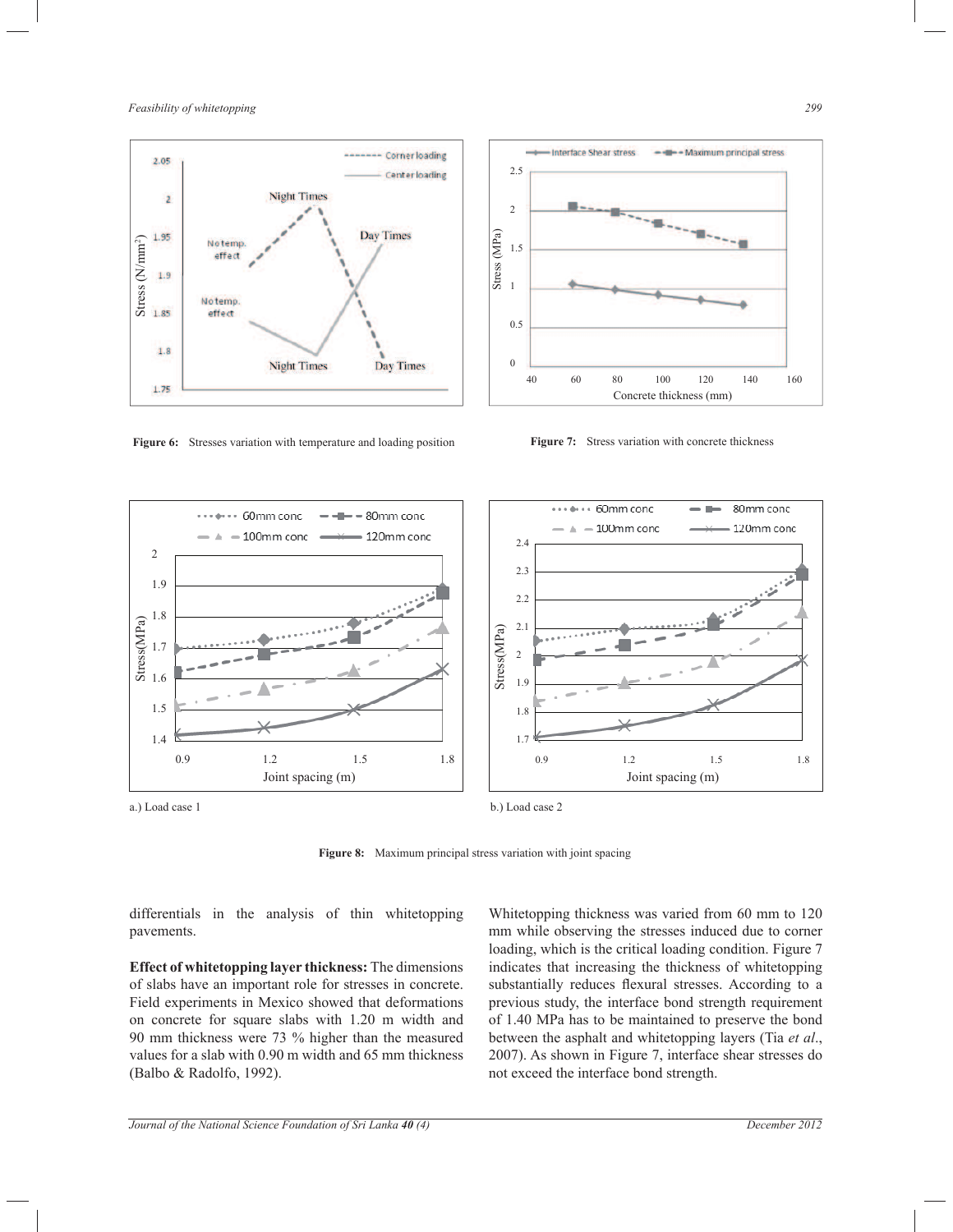**Effect of joint spacing of whitetopping layer:** Two loading cases were considered in this analysis as standard axle load (80 kN) and the overloading limit (98 kN). Figures 8a and 8b show the effect of joint spacing on corner loading for load case I [40 kN (9 kips)] where the axle load is 80 kN and load case II [49 kN (11 kips)] where the axle load is 98 kN, respectively. Joint spacing was varied from 0.9 m to 1.8 m for a selected asphalt thickness of 80 mm.

 It can be clearly seen in Figures 8a and 8b that flexural stresses increase when joint spacing increases. For the 49 kN (11 kips) loading (load case II), the thickness of whitetopping should be 80 mm or above while maintaining a joint spacing of 0.9 m. All the above results are applicable for asphalt concrete thickness of 80 mm. For higher asphalt concrete thicknesses, the whitetopping thickness can be further reduced while maintaining a longer joint spacing.

**Effect of asphalt layer thickness:** After milling and surface preparation, the final asphalt concrete thickness might be less than 100 mm in most cases. For a 100 mm thick whitetopping layer with a joint spacing of 0.9 m, the asphalt concrete layer thickness was varied from 60 mm to 120 mm to represent realistic asphalt concrete thicknesses.

 Figure 9 shows that there is a significant effect of asphalt concrete thickness on the flexural stresses of the whitetopping layer. Flexural stresses for the overload limit of 49 kN load have exceeded the flexural strength



**Figure 9:** Maximum principal stress variation with asphalt concrete thickness

(2.05 MPa as drawn in the graph) when the thickness is less than 80 mm and the 40 kN load flexural stresses are very close to the flexural strength. Therefore, it can be identified that for higher loads such as 49 kN (11 kips), asphalt thicknesses must be higher than 80 mm, in order to construct a 100 mm thick whitetopping on the existing asphalt pavement. To construct a whitetopping with a thickness lower than 100 mm, the existing asphalt concrete thickness must be higher than 100 mm.

**Effect of length to width ratio:** The length to width ratio of the whitetopping layer was varied from 1.0 to 2.0 in order to find the optimum length to width ratio for 0.9 m x 0.9 m slabs. The results showed that the optimum length to width ratio is 1.30 for whitetopping pavements. However, the stress variation is small with other panel sizes. A previous study recommended that the ratio of the length (longest dimension) to width (shortest dimension) of any given panel be not more than 1.5, although some recommend a maximum ratio of 1.25 (ACPA, 1998). It should be noted that large number of joints are typically specified for a UTW or TWT. Therefore, the cost of the additional sawing might be weighed against the cost of a thicker PCC section, which would require less sawing.

**Effect of whitetopping elastic modulus:** Under the 49 kN(11 kips) load, the maximum principal stress and interface shear stress of the whitetopping layer were observed by varying the elastic modulus of whitetopping for a pavement with a 100 mm whitetopping layer, 80 mm asphalt and 0.9 m joint spacing. Figure 10a shows that the maximum principal stress and interface shear stress increase significantly as the elastic modulus of whitetopping layer increases. Therefore, a good bond between whitetopping and asphalt concrete is required to maintain the composite action.

**Effect of asphalt concrete elastic modulus:** Under the 49 kN (11 kips) load, the maximum principal stress and interface shear stresses of the whitetopping layer were observed by varying the modulus of asphalt concrete for a pavement with 100 mm whitetopping layer, 80 mm asphalt layer and 0.9 m joint spacing. Figure 10b shows that the maximum principal stress and maximum interface shear stress of the whitetopping layer reduce with the increase of the asphalt concrete elastic modulus. It can be identified from Figure 10b that there should be a sufficient elastic modulus in the existing asphalt layer to mobilize the composite action in whitetopping pavements. A deteriorated pavement with a substantially cracked surface would not be a good candidate for whitetopping.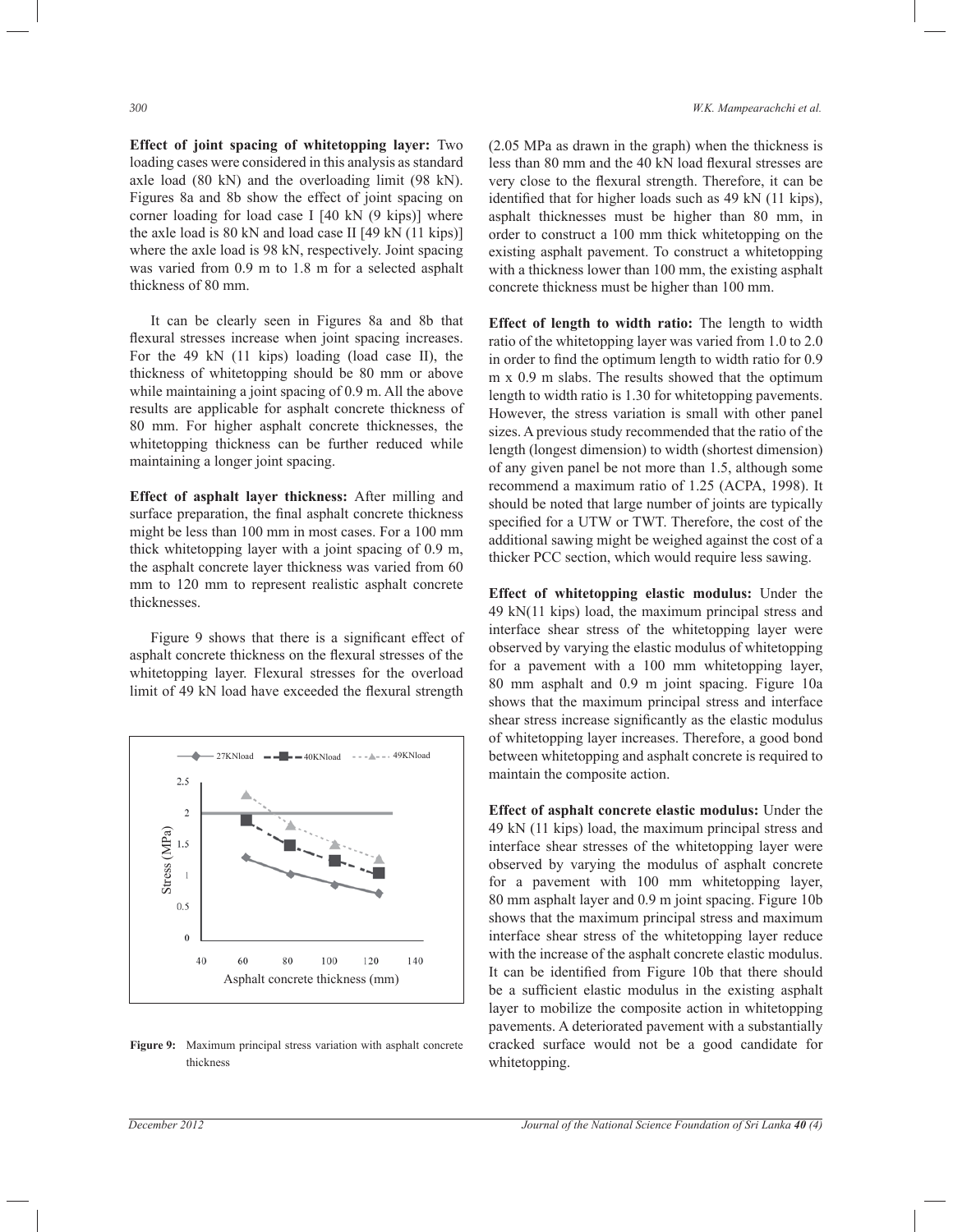*Feasibility of whitetopping 301*



**Figure 10:** Stress variation in whitetopping layer with elastic modulus of material

**Effect of base and subgrade elastic modulus:** The effect of the variation of base layer elastic modulus on stresses of whitetopping layer was examined under the same conditions defined in the previous section. The results showed that the maximum principal stress and the maximum interface shear stress of the whitetopping layer reduced as the elastic modulus of the base layer increases. The maximum principal stress increases rapidly when the base strength is reduced beyond 0.25 x10<sup>3</sup> MPa. So the minimum elastic modulus of the base should be greater than 0.25 x10<sup>3</sup> MPa

 The Effect of the subgrade layer elastic modulus on stresses of whitetopping layer was examined under the same conditions defined in the previous section. The maximum principal stress and the maximum interface shear stress of the whitetopping layer reduces as the elastic modulus of subgrade layer increases. However the effect of subgrade layer elastic modulus is not significant for stresses in the whitetopping layer.

## **CONCLUSION**

The maximum stresses in the concrete were observed to increase significantly; as the asphalt thickness and concrete thickness decreases, the concrete stiffness increases, the asphalt stiffness decreases, the base stiffness decreases and the concrete panel size increases. However, the effect of subgrade elastic modulus is

insignificant for stresses in the whitetopping layer. The analysis was performed for grade 30 concrete with flexural strength not less than 4.0 MPa. For a 40 kN loading (80 kN axle load), the minimum whitetopping thickness can be 60 mm while maintaining the joint spacing less than 1.5 m.

 For the 49 kN (98 kN axle load) loading, the thickness of whitetopping should be not less than 100 mm while maintaining the joint spacing at 0.9 m. All the above conditions are applicable where the asphalt concrete thickness is 80 mm. For higher asphalt concrete thicknesses, the whitetopping thickness can be further reduced while maintaining a longer joint spacing.

 It can be identified that for higher loads (49 kN), the asphalt thickness must be higher than 80 mm in order to construct a 80 mm thick whitetopping on top of the existing asphalt pavement. To construct a whitetopping with a lower thickness than 80 mm, the existing asphalt concrete thickness must be greater than 100 mm.

 The temperature effect is significant on stresses in concrete and the combined effect of temperature differential and the loading position (corner at night time and centre at daytime) should be considered to estimate the maximum stresses. It is required to estimate the highest temperature differential possible in pavement for better estimation.